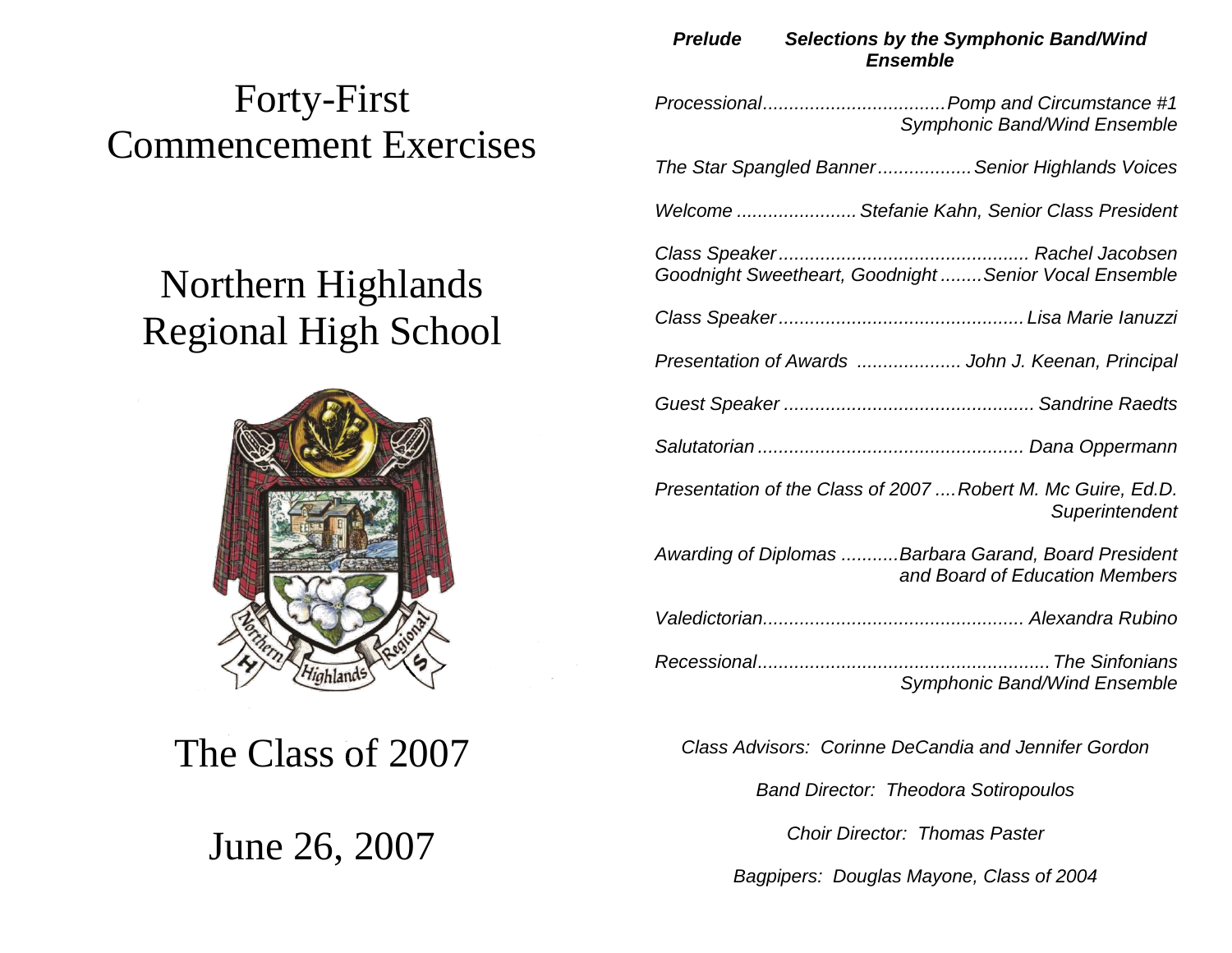# **Candidates for Graduation**

Catherine Gerges Abaid Katherine A. Brennan Jamie Christine Afflerbach \* Alison Elizabeth Brightly \* Gillian Rachel Albert Elizabeth Broderick Boris Alergant Diana Elizabeth Brown Mana Ameri Kelsey Elizabeth Brown Ethan S. Anderson Sarah Arielle Brown \* Thomas Michael Anderson Sophia Bulahan James Bernard Appleton \* Elizabeth Mary Burkes Brandis E. Arcadia Katherine G. Burkes Janet M. Arcediano John Henry Byrnes David Christian Atwater Alexander P. Carter Jason G. Aufiero \* Brian C. Cellary Andrew Paige August \* Tara Julianne Champy Kieran James Aurori, Jr. \* Peter K. Charshafian Sydney Barra Axelrod McLain Keeling Cheney Shaun Anthony Bach Karan Rakesh Chhabra \* Alexandra K. Baker Christopher Tsu-Lin Chin Kimberly Anne Balch Ali Shahid Chohan \* Alexander S. Barrett Sungwon Choi \* Michael Alfred Basile Young Hoon (Hun) Choi Evan F. Bates Thomas Y. Chong-Munoz Lauren A. Bates \* Michael A. Christie Stefan G. Bauer Victoria Chu \* Elise Marie Benvenuto Sei Rin Chung \* Katherine F. Bianco \* Nicole Marie Ciaravino Lisa Bisbe Antonella G. Citro Jessica Rose Blomberg Lisa M. Citro Gene P. Bolton Heather Nicole Clolinger Clifford Bone Julia Cameron Cohan \* Erik Thomas Borra Matthew Lee Cohen \* Brian J. Bovino Alyssa Mariel Convertini Laura Michelle Braun Michaela Rose Corn

Amanda Jean Borzilleri Matthew Christopher Collins

John William Dalo Casey G. Robert Gebhardt \* Diandra D'Angelo Sarah Elizabeth Gelotte \* Daryl Rae D'Anna Justin P. Gianninoto Meredith Marie Davis \* John Conor Gibson Scott Davis Katherine Marie Gilbrech Craig D. Deahl John W. Gilchrist Armand Leon del Rosario Kory Leigh Glattman Iris Esther DeLaPaz Harrison G. Gluck Sabrina Linnette Diaz Heidi Michelle Godoy Michael Onofrio DiBella Alyssa Robyn Golub \* Corinne Nicole Di Mola Samuel Bradley Gordon Danielle Marie Di Troia Kevin Joseph Gotkin \* Daniel Dobrolowicz Jenna Alexis Green \* Colin James Doherty \* Victoria Leigh Greenan Katie M. Dorris Lauren Elizabeth Griffith Hillary Paige Drexler \* Jonathan B. Groat Marie Catherine Dripchak \* James William Gunselman Maeve Patricia Egan Marissa Anne Gustafson Steven Benjamin Eisen Brittany Kay Hamernick \* Murad M. El-Amir Noah A. Hanback Arman Micheal Fardanesh \* Timothy M. Hannes Elizabeth Sara Faust \* Michael W. Hartney Bryan Keith Feldman Brent H. Heilmann Adam N. Fenenbock Katherine A. Henderson Jonathan Francis Gabriel Feudi Kathleen G. Heslin \* Amanda Nicole Figueroa Meagan G. Heslin \* Arielle Rae Fischer Sean Hirshfield \* Montague T. Fischetti Meredith G. Hottinger Christopher John Flock Mary Walsh Houlihan Morgan Elizabeth Friedman Jacob Alexander Howard Daniel Gerard Funsch, Jr. \* Graciella Ellen Hutchinson Andrew James Gaidus \* Lisa Marie Ianuzzi Adam G. Galperin Jessica Nicole Imperato \*

Peter Joseph Crocitto \* Nicole Jacqueline Garde Alex M. Curran Christopher William Gebhard \* Christopher Ronald Gaglione Carmine Raymond Iannaccone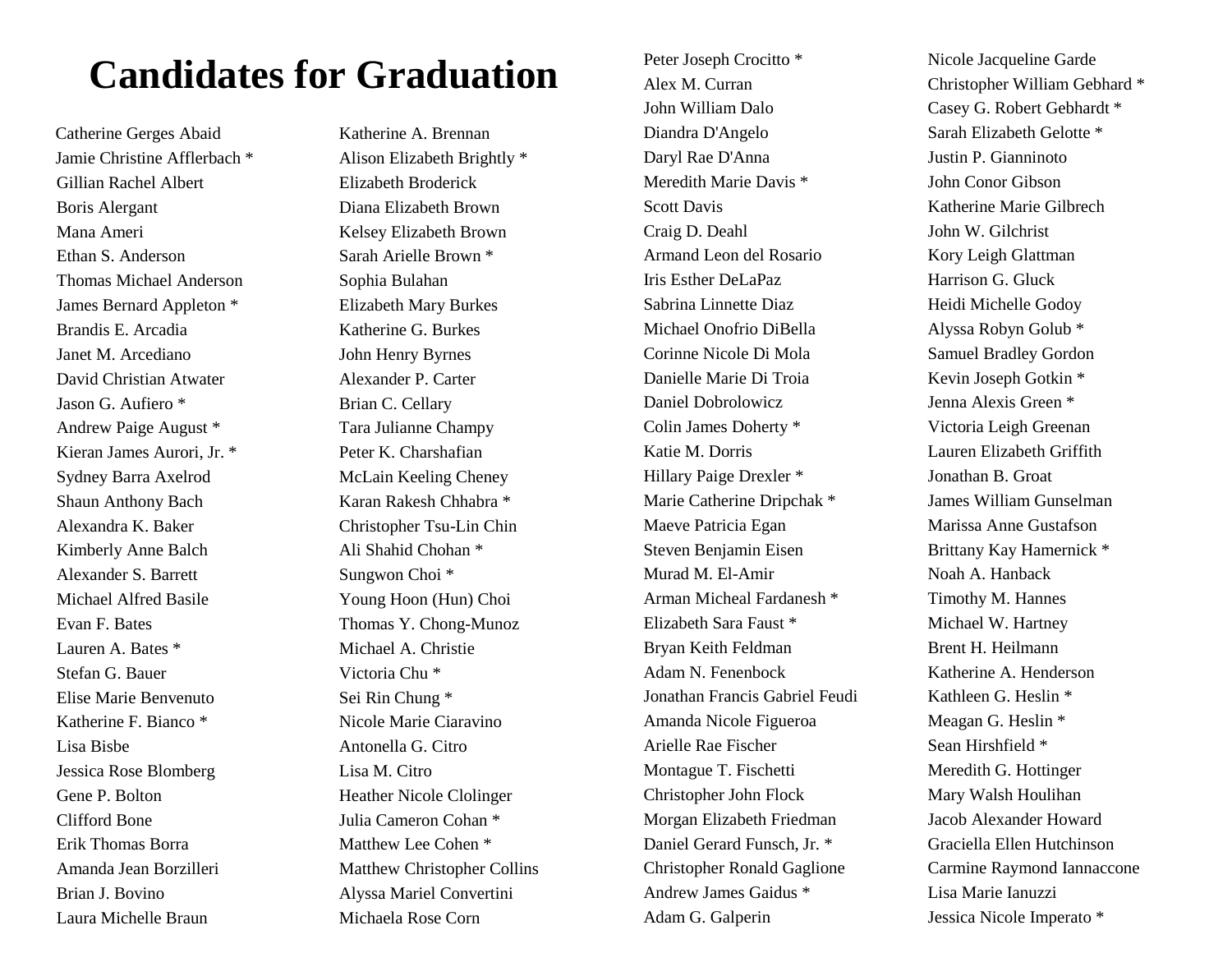Stephanie Lynne Jacobs \* Christina Lee \* Rachel Elisabeth Jacobsen \* Juwang Lee Brian Alex Jacobson Matthew J. Lefkowitz \* Ross Adam Jacobson \* Scott Lefkowitz Sara Jamshidi-Azad Jamie Nicole Leipzig \* Jayoung Jeon Rachel O. Lesser Thomas P. Johnson Robert Bryan Leung Matthew Joshua Kagan Diana A. Levingart \* Stefanie Michel Kahn Maxwell J. Lieb Hyun Jin Angela Kang Cory Scott Lieberman Jiyeun Kang Samantha Joan Linder \* Young Bin Kang Gregory William Lloyd Aylin Kartalyan Kimberly Grace Lockwood Laura Ann Kashishian Richard William Loeffler IV \* Peter C. Kasparian Kristine Victoria Loman Evi T. Katsantonis Fei Long \* Elise Melanie Keller Haley Frances Loughran Laura Ann Kerbeykian \* Jaclyn Patricia Ludwig Hyun Woo Kim Ronald Michael Ludwig, Jr. Jin Hee Kim \* Jenna-Marie Lupinacci \* Sujin Kim \* Demetra Lymberis Wooyeon Kim Brian Thomas Maher Amber Linnea Kirylak Jilian Brandt-Maio Nicole H. Kluger **Eric James Manahan** Jonathan Scott Knehr Ashley Marie Mancuso \* Craig P. Kobovitch Mary Ann Marshall Hye Jin Koh Zachary Thomas Martin \* Linda Marie Konvit Kristin Lee Martino \* Christopher Matthew Kowieski Noelle Elizabeth Mastrangelo Andrew Harris Kriger Bennett James Mathews \* Kennith Paul Kummerfeldt Charlotte B. Matri Joanna Claire Kurman Richard John Mazzuto \* Matthew Goodman Laiks \* Michael George McCabe John Charles Lamb Erin Christina McGuire Luke Taylor Lankelis Jessica Marilyn McLaughlin Kirk Andrew Lansman Timothy J. McLaughlin

Scott Aaron Meisner \* Matthew J. Reich Samantha L. Meller Daniel Joseph Ribeiro Jonathan D. Menna Justin Robert Richardi John Prescott Merchant Justin H. Richman \* Samantha Raye Meyer Olivia Ann Richman Kristen D. Michaud \* William Paul Rodgers Tucker Joseph Michels Daniel P. Rohsler Daniel Ross Morowitz Emily Jane Rorty Martin Muller Stacey Elise Rosenthal Jennifer Lynn Murphy Martin Hunter Rothman \* Sameena Z. Nadaf \* Alexandra Maria Rubino \* Alexandra Leigh Napolitano Julian Rullman Steven Mathew Nesheiwat Timothy James Ryan \* Steven Donald Nichols Fred Christopher Santaite Reed Ford Nicol Marina Nicole Santo Andrew R. Nimmo Andrew R. Schneidman Daniel S. Noh \* Jordan Eric Schoem Andrew J. Noll Brian Charles Schreur \* Christine Josephine Noury James M. Schwerdtman \* Julianne O'Neill Joanna Christine Sciacca Lori Ann Oppenheimer \* Thomas John Sciortino Dana Vincent Oppermann \* Eric Robert Seay Paula Ordonez Jarett Sena Theresa Rose Owens Joon Ho Seo Corinne M. Paddock Radhika A. Shah Erica Nicole Palm \* Taylor Joan Shea \* Minjoo Park \* Nishikant M. Sheorey \* David Howard Pasch Ken (Nozomu) Shibata \* Neil Raja Pathak Paul Shin Nick Prakash Mason Showalter Danielle Antoinette Puig \* Mitchell L. Shusteris Kimberly M. Raimondi Joseph Ward Simmons

Matthew G. Morowitz Jaymie Alexandra Rosenbluth \* Liyana N. Naydenov \* Michael Benjamin Rutkowski Kaitlyn Amanda Lawrie Noll Steven Christopher Schwartz Sandrine M.S.L. Raedts Andrew Todd Silvershein \*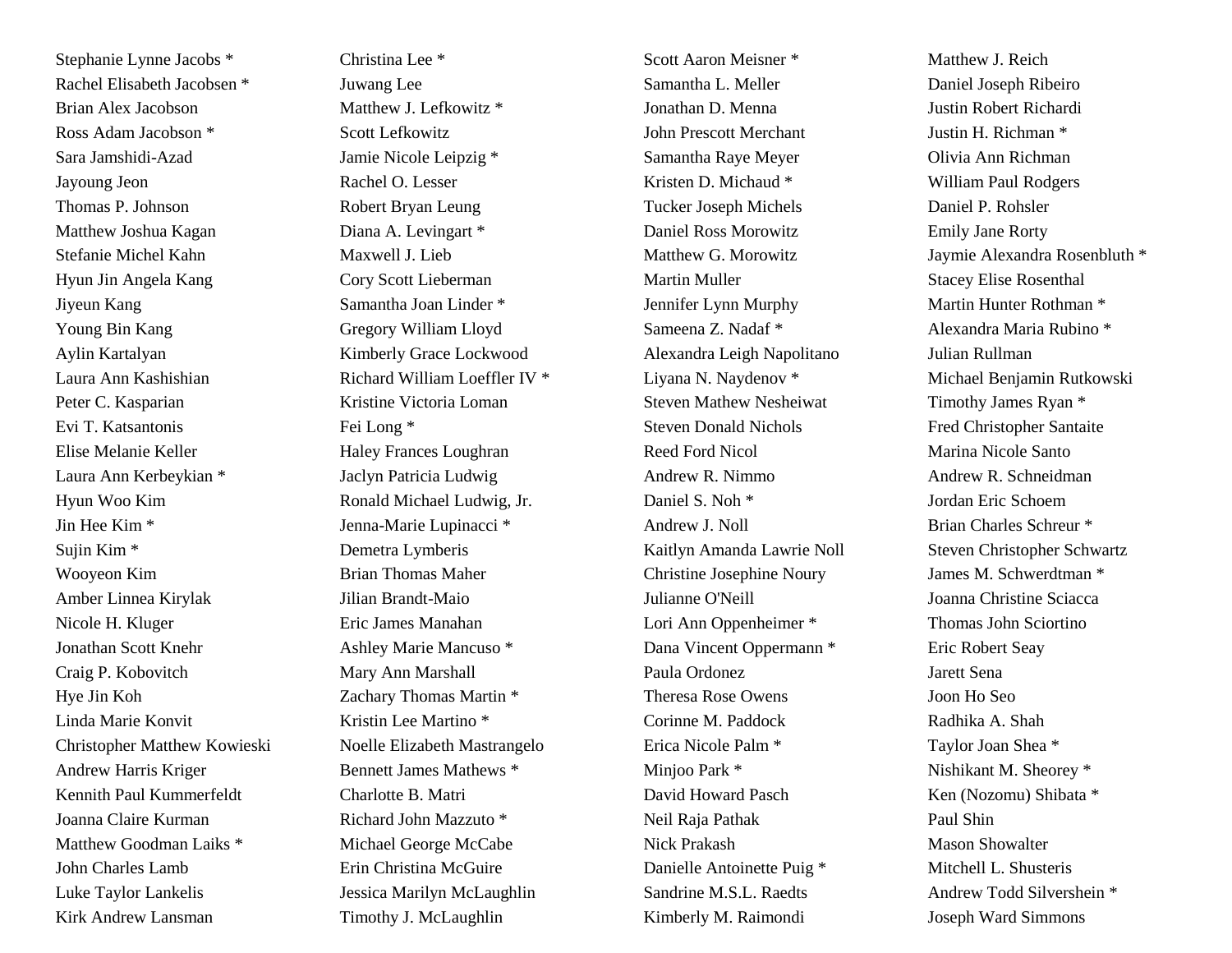Mia Song \* Christina A. Tyler Krista Nicole Staudt Kirsten Tamara Valdes Derek Ryan Stueben \* Christopher J. Vella Andy J. Suh Robyn Renee Verga Ryan T. Sydnor Thomas M. Vogel Alexander Tannenbaum Andrew Vrachimis Thomas Joseph Tavano Tara Marie Walbrecht Lindsey Marie Taylor Christel Anne Walker Alison Paige Tinari Sam H. Weber Theresa Mary Torre Alex Michael Weinberg Joseph Charles Trancucci Kaylin Faye Wilkey Michael D. Trimper Ethan C. Wong \* Frank Joseph Trumbetti Katharine V. Wurtzell \* Socrates Chris Tsamutalis Eva Yagyaev \* Billy Tsang Lauren Zoe Zanedis

Lauren Nicole Smith Nicholas Chiao Turberville Jillian Paige Zwergel \*

*\* National Honor Society*

## Senior Awards

# Northern Highlands Regional High School



# The Class of 2007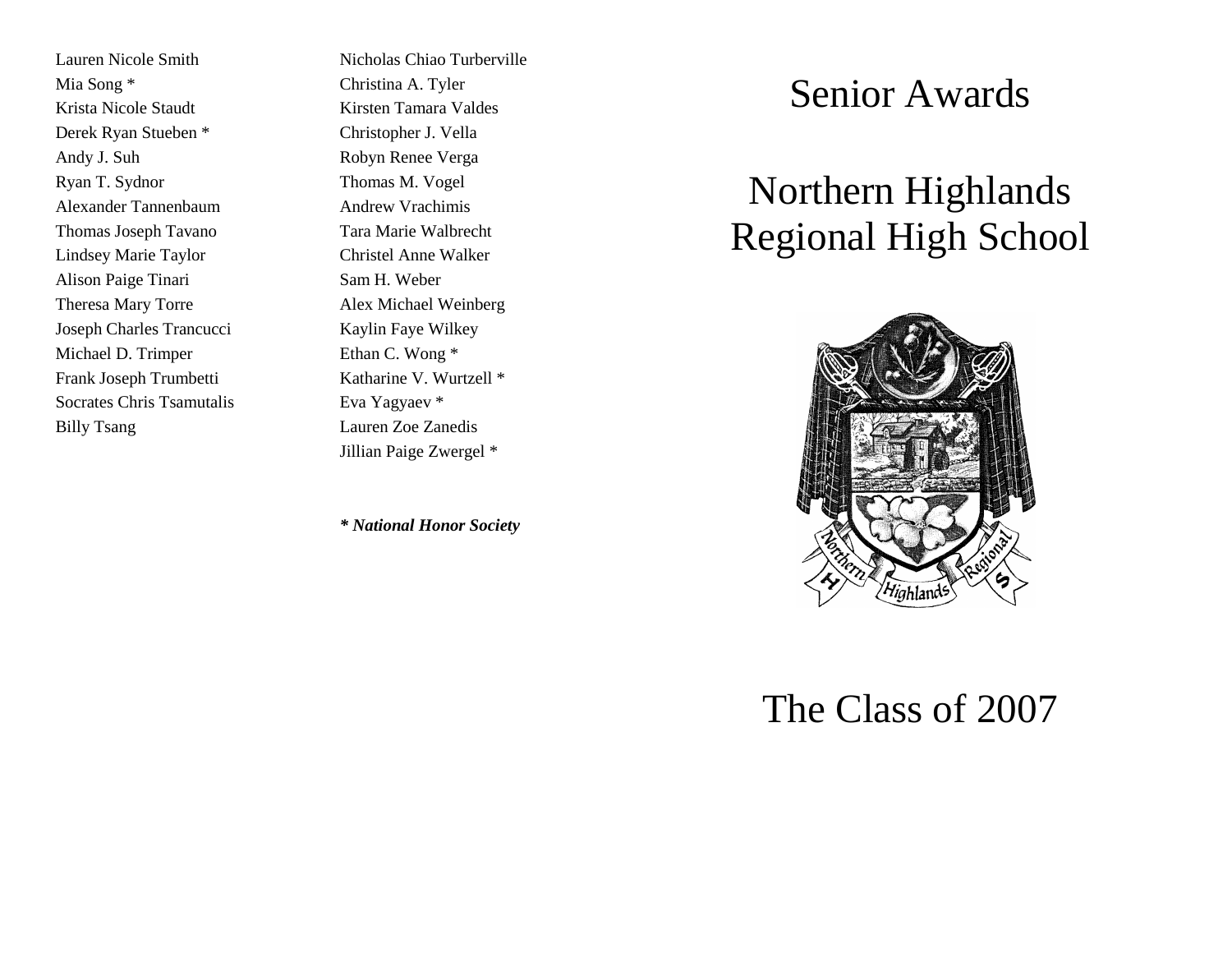## **Class of 2007 – Senior Awards**

| Northern Highlands Distinguished Service Award Colin Doherty |  |
|--------------------------------------------------------------|--|
|                                                              |  |

#### **Principal's Award for Four Years of Perfect Attendance**

#### *The following awards were presented at our Senior Awards Ceremony on June 14, 2007.*

### **National Merit Finalists**

| танонаг глене типанде                                                       |  |
|-----------------------------------------------------------------------------|--|
|                                                                             |  |
|                                                                             |  |
| National Merit Finalists have gone through a rigorous process to achieve    |  |
| this outstanding honor. Juniors named National Merit Semi-finalists earned  |  |
| a selection index score of 222 or higher on the PSAT, providing the         |  |
| opportunity to compete for Finalist standing and Merit Scholarship awards.  |  |
| In February 2007, Semi-finalists who met academic and other requirements    |  |
| set by the National Merit Corporation became Finalists, who, based on their |  |
| abilities, skills, and accomplishments, competed for National Merit         |  |
| scholarships.                                                               |  |
|                                                                             |  |
|                                                                             |  |
|                                                                             |  |
|                                                                             |  |
|                                                                             |  |

*Awarded to senior students who demonstrates exemplary character, integrity, and commitment to both school and community life.*

**Art Award**........................................................................ Matthew Morowitz *Awarded by the Board of Education for excellence in Art.*

**Business Education Award**........................................................David Pasch *Awarded by the Board of Education for excellence in Business.*

**Lois Farese Marketing Award**...............................................Ross Jacobson *Awarded by the Board of Education for excellence in Marketing.*

**Jane Kedron French Award**....................................................... Neil Pathak *Awarded by the Board of Education for excellence in French.*

**Eleanor Keyser Spanish Award**........................................Dana Oppermann *Awarded by the Board of Education for excellence in Spanish.*

**Italian Award** ................................................................................Lisa Citro *Awarded by the Board of Education for excellence in Italian*

**Latin Award** .......................................................................... Sean Hirshfield *Awarded by the Board of Education for excellence in Latin.*

**Science Award** .......................................................................Casey Gebhardt *Awarded by the Board of Education for excellence in Science.*

**Mathematics Award**..........................................................Alexandra Rubino *Awarded by the Board of Education for excellence in Mathematics.*

**English Award**.......................................................................... Sarah Gelotte *Awarded by the Board of Education for excellence in English.*

**Robert Hellwig Social Studies Award** ...............................Michael McCabe *Awarded by the Board of Education for excellence in Social Studies.*

**Health & Physical Education Award** .................................... Kurt Lansman *Awarded by the Board of Education for excellence in Health & Physical Education.*

**Fine Arts Award**...................................................................... Daryl D'Anna *Awarded by the Board of Education for excellence in Fine Arts.*

**Technical Drawing Award** ................................................. Richard Loeffler *Awarded by the Board of Education for excellence in Technical Drawing.*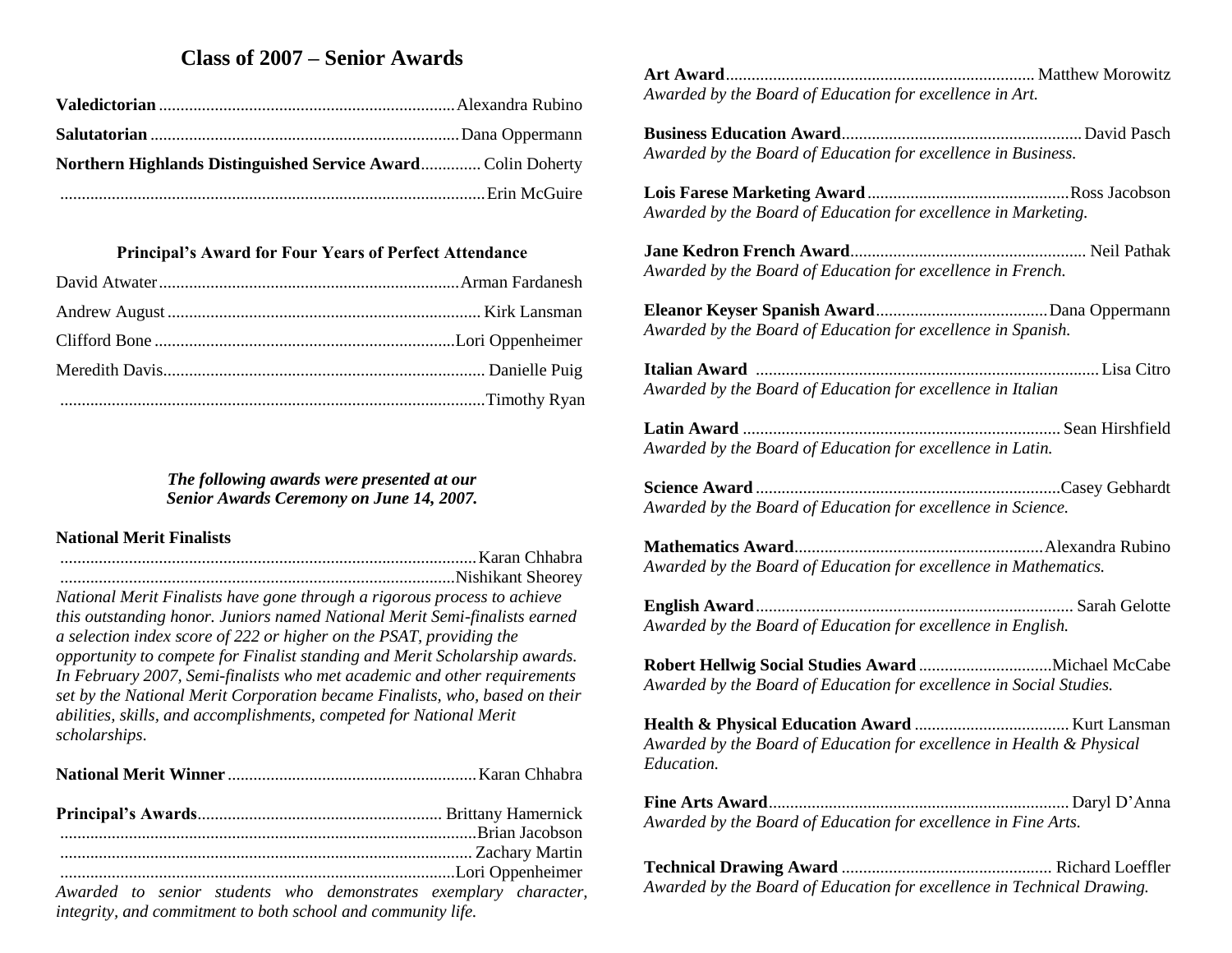**Television Production Award** .................................................Maxwell Lieb *Awarded by the Board of Education for excellence in Television Production.*

**Jean Oberholtzer Drama Award**....................................... Kristen Michaud *Awarded by the Board of Education for excellence in Drama.*

*Awarded by the Board of Education to a male and female senior who participated in varsity sports each season through the year, demonstrating skill, desire to win, outstanding sportsmanship, exemplary attitude, and team spirit.*

| Mary Marshall |  |
|---------------|--|

*Awarded by the Board of Education to a male and female senior who participated in varsity athletics, and best demonstrated the values endorsed by the Northern Highlands' Coaching Staff: loyalty, commitment, and citizenship.*

#### **Family & Consumer Sciences Department Excellence Award**

..............................................................................................Alexander Carter *Awarded by the Board of Education for excellence in Family and Consumer Sciences.*

**John Philip Sousa Award** ...........................................Kennith Kummerfeldt *Awarded by the Board of Education for outstanding musicianship, citizenship, leadership, and dedication to the instrumental music program.* 

**Sheila Taylor Vocal Music Award**..................................Lisa Marie Ianuzzi *Awarded by the Board of Education for outstanding musicianship, citizenship, leadership, and dedication to the music program.*

**Louis Armstrong Jazz Award**.........................................Andrew Vrachimis *Awarded by the Board of Education for outstanding Jazz musicianship.*

**Musical Theatre Award**............................................................ Sarah Brown *Awarded by the Board of Education for outstanding contributions to our school's annual musical production.*

**National School Choral Award**................................................Diana Brown *Awarded by the Board of Education for outstanding musicianship, participation, dedication, and leadership demonstrated throughout the year by thought, word, and deed.*

**Journalism Award**..................................................................Karan Chhabra *Awarded by the Board of Education for excellence in Journalism.*

**Wood Technology Award**.....................................................Scott Lefkowitz *Awarded by the Board of Education for craftsmanship in Wood Technology.*

| Awarded by the Student Council to a male and female senior who have |  |
|---------------------------------------------------------------------|--|

*displayed exemplary service to their school, community, and fellow students.*

#### **Northern Highlands Home & School Citizenship Award**

| Awarded by the Home & School Association to a male and female senior |  |
|----------------------------------------------------------------------|--|

*who best exemplify good citizenship through integrity, devotion to duty, and unselfish service to others.*

| Awarded by the Parents' Network to two seniors who demonstrated              |  |
|------------------------------------------------------------------------------|--|
| commitment and dedication to the development of alternative activities and   |  |
| peer education, as well as contributions to the well-being and betterment of |  |
| Northern Highlands students.                                                 |  |
|                                                                              |  |

**Jean Phillipe Rameau Award for Music Theory** ....................Hye Jin Koh *Awarded to a senior for outstanding work in Music Theory. (Jean Phillipe Rameau was the 1st musician to codify and present the principles of Music Theory in book form; he is therefore consider the "Father of Music Theory.")*

#### **Music and Performing Arts Association Scholarship**.................................

*Awarded to senior(s) for overall commitment to Music and Performing Arts at Northern Highlands, who plan on continuing his/her studies in the Music & Performing Arts field.*

**Woman's Club of Upper Saddle River Award**...............Alexandra Rubino *Awarded by the Woman's Club of Upper Saddle River to a senior who demonstrated overall academic excellence.*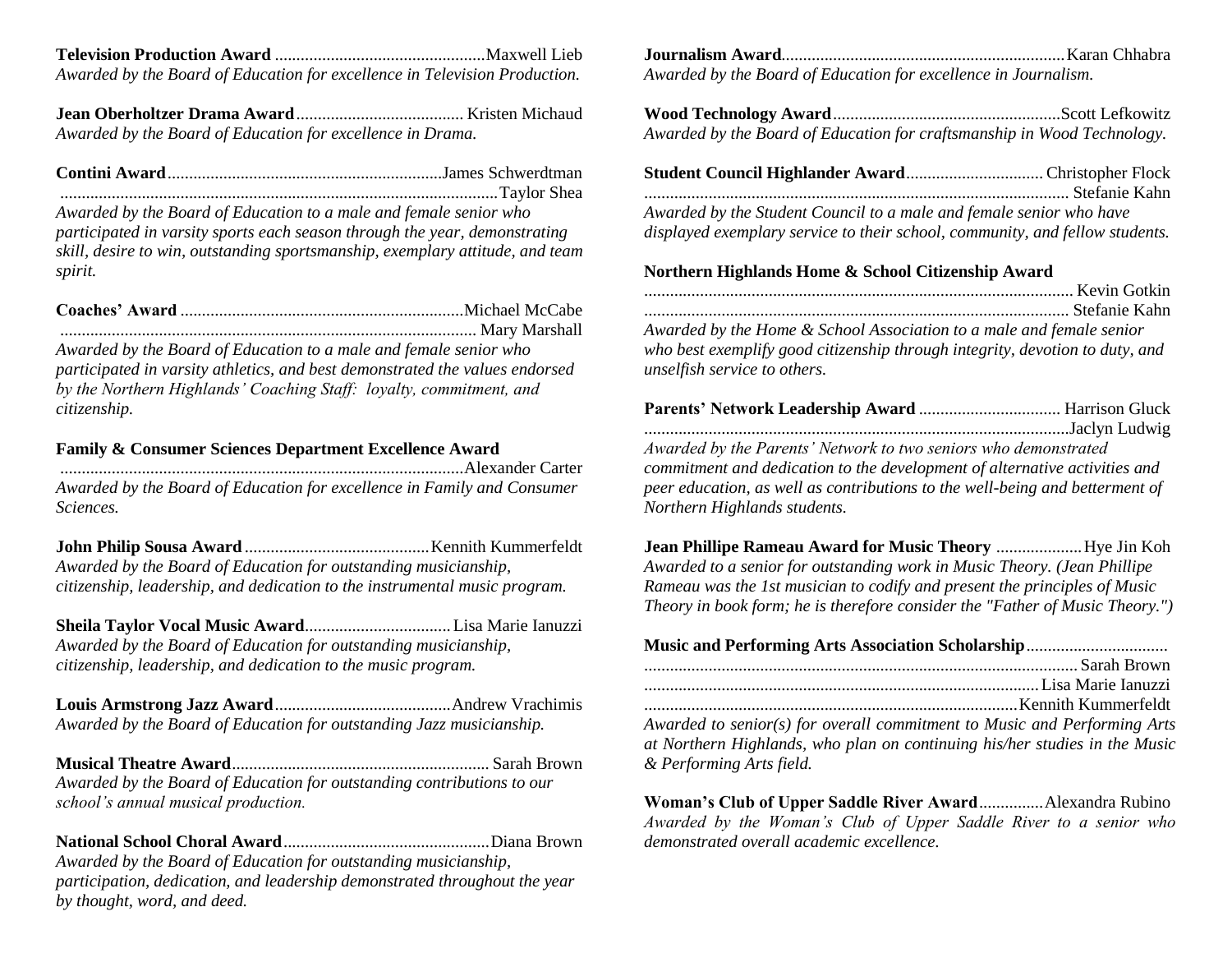**Gerry Repole Award**...........................................................Stephanie Jacobs *Awarded by Maria and William Repole in memory of their mother, Gerry, and Michael Repole in memory of his wife, to a senior who has shown dedication, patience, dependability, honesty, and creative abilities in the Performing Arts.*

#### **Saddle River Valley Lions Club Awards**

| Awarded by the Saddle River Valley Lions Club for excellence in: |  |
|------------------------------------------------------------------|--|
|                                                                  |  |
|                                                                  |  |
|                                                                  |  |
|                                                                  |  |

**Upper Saddle River Historical Society Award**.............Matthew Lefkowitz *Awarded by the Upper Saddle River Historical Society to a senior for excellence in American History.*

**Town Journal Journalism Award** ....................................Bennett Mathews *Awarded by the Town Journal for excellence in Journalism.*

#### **Betty Jane D'Amore Awards**

| Awarded by the Woman's Club of Upper Saddle River for excellence in: |  |
|----------------------------------------------------------------------|--|
|                                                                      |  |
|                                                                      |  |

#### **Allendale Woman's Club Computer Science Technology Award**

...................................................................................................Maxwell Lieb *Awarded by the Allendale Woman's Club to a senior for excellence in Computer Science Technology.*

**Strasser & Associates, P. C. Legal Award** ............................. Kevin Gotkin *Awarded by William Strasser to a senior whose interests and actions have demonstrated a commitment to civic responsibility, and who wishes to pursue a career in law.*

**Nancy Simpson Art Award** .................................................Andrew Gaidus *In recognition to a senior with artistic and academic achievements. A senior who demonstrates both creativity and uniqueness of expression as an artist.*

#### **Ho-Ho-Kus Education Foundation Awards**

| Awarded by the Ho-Ho-Kus Education Foundation for excellence in: |  |
|------------------------------------------------------------------|--|
|                                                                  |  |
|                                                                  |  |
|                                                                  |  |
|                                                                  |  |
|                                                                  |  |

**Dennis Rouse Teens for Life Scholarship** ....................... Christopher Flock ............................................................................................ Amanda Borzilleri *Awarded by Teens for Life in honor of Dennis Rouse, a beloved Social Studies Teacher at Northern Highlands, to a male and female senior who have demonstrated, through word and deed, exceptional character, integrity, a love for life, and consideration for others.*

|  | Awarded by Project Lovematch to those seniors who have shown<br>1000 - 1000 - 1000 - 1000 - 1000 - 1000 - 1000 - 1000 - 1000 - 1000 - 1000 - 1000 - 1000 - 1000 - 1000 - 1000 - 1000 - 1000 - 1000 - 1000 - 1000 - 1000 - 1000 - 1000 - 1000 - 1000 - 100 |  |  |  |  |  |  |  |  |
|--|-----------------------------------------------------------------------------------------------------------------------------------------------------------------------------------------------------------------------------------------------------------|--|--|--|--|--|--|--|--|

*commitment, compassion, sensitivity and outstanding contributions as volunteers to the program, which teaches recreational tennis to children, teenagers and young adults with developmental disabilities.*

| In memory of Dick Meighan, an Upper Saddle River resident, this community<br>المستحدث والمستحدث والمستحدث والمستحدث والمستحدث والمستحدث والمستحدث والمستحدث والمستحدث والمستحدث |  |
|---------------------------------------------------------------------------------------------------------------------------------------------------------------------------------|--|

*service scholarship is offered to a graduating senior from Allendale, Upper Saddle River, Ho-Ho-Kus or Saddle River who will attend an accredited two or four year college. This scholarship will be awarded to a student in good academic standing who has gone the "extra mile" helping others.*

#### **Community Parent/Teacher Awards**

*Each of our four Parent/Teacher Organizations sponsors an award for one of their past students who has demonstrated, through word and deed, commitment to both school and community*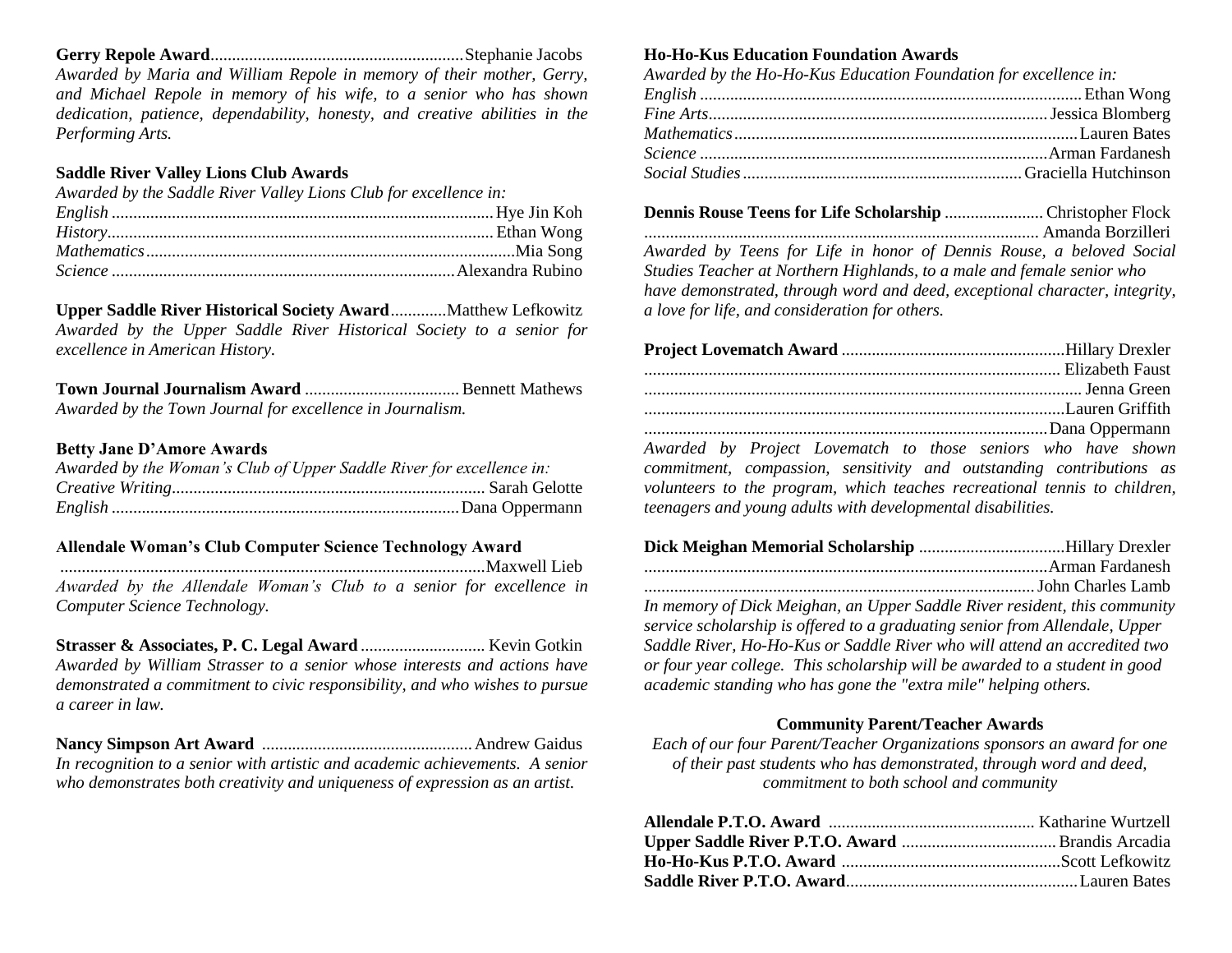#### **The Northern Highlands Education Association Scholarship**

.................................................................................................Hillary Drexler

..............................................................................................Samantha Linder *Awarded annually to deserving seniors who by their efforts, enthusiasm, motivation, and passion for learning, make the process of education rewarding and meaningful. All candidates were nominated by a Northern Highlands Education Association member and required to submit an essay on how an educator has influenced their overall love of learning and educational experience.*

**The Lacey Benvenuto Award**........................................................Lisa Citro *Awarded to a senior who exemplifies Lacey's characteristic zest for life and shares that enthusiasm with classmates, teachers, friends, teammates, family and the community. Through well-rounded involvement in a variety of activities ranging from sports to clubs, and civic organizations, the recipient is an individual who lovingly shares his or her time and talents with others, radiating the warmth, caring, exuberance and enthusiasm that Lacey gave so selflessly.*

**Patricia Riccobene Memorial Scholarship**.........................Rachel Jacobsen *Established in memory of Patricia Riccobene, this scholarship will be given annually to a graduating senior who plans to pursue a career in education.*

**Upper Saddle River P.B.A. Scholarship** ........................... Ashley Mancuso .................................................................................................Alex Weinberg *The Upper Saddle River Policemen's Benevolent Association is pleased and proud to offer this scholarship to Northern Highlands' senior(s) who are committed to academics as well as service to make their school and community a better place.*

### **New Jersey Scholar Athlete Award**.......................................Derek Stueben

............................................................................................... Kathleen Heslin

*Awarded by the New Jersey State Interscholastic Athletic Association to a male and female senior who have earned a minimum of two varsity letters and ranked academically in the top 10% of their class and provided service within the school and community.*

**New Jersey Outstanding Scholar Athlete Award**............Dana Oppermann *Awarded by the New Jersey State Interscholastic Athletic Association to a senior athlete based on academic achievement along with school and community citizenship.*

**Bergen County Coaches' Outstanding Athlete Award**.....Michael DiBella *Awarded by the Bergen County Coaches' Association to a male senior athlete who best represents the many qualities that Northern Highlands' athletes should possess.*

**Bergen County Coaches' 10-Sport Season Award**...........Richard Mazzuto .....................................................................................................Nick Prakash

*Awarded by the Bergen County Coaches' Association to two male senior athletes who have participated in at least ten sport seasons over four years and have demonstrated excellence both on and off the field.*

**Bergen County Women Coaches' Association Award**....... Elizabeth Faust *Awarded by the Bergen County Women Coaches' Association to a female senior athlete who best represents the many qualities that Northern Highlands' athletes should possess.*

**Distinguished Athlete Award** ...................................................Fred Santaite *Awarded by the United States Marine Corps to a senior for displaying courage, poise, self-confidence, and leadership as a high school athlete.*

| U.S. Army Reserve National Scholar Athlete Award  Shaun Bach              |  |
|---------------------------------------------------------------------------|--|
|                                                                           |  |
| Awarded by the United States Army Reserve to a male and female senior who |  |
| have demonstrated excellence in the classroom and on the athletic field.  |  |

| Awarded by the Edward N. Fitzpatrick Scholarship Committee in memory of           |  |
|-----------------------------------------------------------------------------------|--|
| Ed Fitzpatrick to a male and female senior who have demonstrated the              |  |
| characteristics of unselfishness, a generosity of spirit, and a dedication to the |  |
| "success of the team" while participating in athletics at Northern Highlands.     |  |

|  | $\alpha$ is the state of the state $\alpha$ in the state $\alpha$ |  |  |  |  |  |  |
|--|-------------------------------------------------------------------|--|--|--|--|--|--|

*On June 1st, two students were recognized for their outstanding athletic and academic achievements by our athletic league, the N.B.I.A.L.*